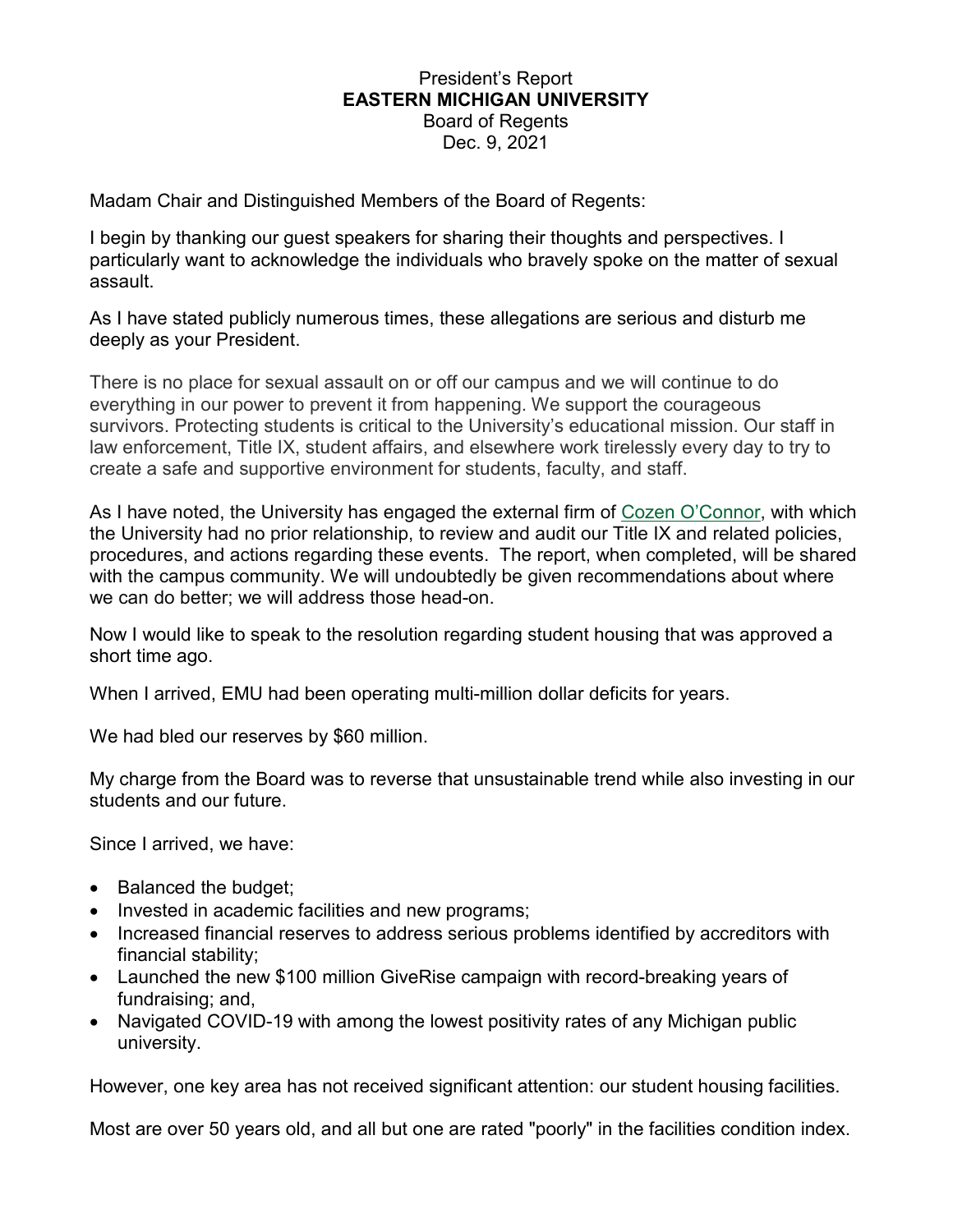Board/ 2 This is significant, because:

- These facilities are home for thousands of our students for eight-to-nine months of the year;
- Approximately 40% of our housing residents are students of color; and,
- Technology matters now more than ever because people must be able to learn and work from home -- our student housing needs modern technology.

After decades of neglect, it's time to act. Doing nothing, or more delays, is irresponsible and the University has rejected that approach.

In light of that, a partnership is the best approach because, simply put, we do not have the capacity to either borrow or spend the significant amount of money needed.

That is not just our assessment-- our auditors have told us that, and the HLC, despite the recent very favorable report, continued to express concern about finances.

This conversation did not come out of the blue. It has been underway for many years and has been taking place in earnest with the faculty for over three years, dating back to September 2018.

We have engaged and listened to the Faculty Senate, the University Budget Council, and student government and, in numerous instances, we have accepted their recommendations.

But that extensive input process has come to a conclusion, and the University has carefully outlined our next steps and the reasons for it.

It is time to move forward. This is an exciting and transformative opportunity.

There is much work to be done with students and others on campus who will be involved in the process to design new facilities and upgrade our existing buildings.

I want to make clear that the University has never considered privatizing student housing, while others in our region clearly have. Under this plan, Eastern is working with an experienced partner that would provide the financing for new and renovated housing facilities on campus.

We are aware that some members of the University's Faculty Senate are concerned about these plans, and we plan to continue to work to clear up the misinformation. Under this plan:

- EMU will not be selling student housing facilities;
- EMU will continue to approve any housing rate increases;
- Residence life staff, such as RAs, will remain employed by EMU; and,
- EMU will continue to manage virtually all key aspects of the student housing experience.

My sincere wish is that our community joins in the celebration of what this plan means for our students, and for the University's future.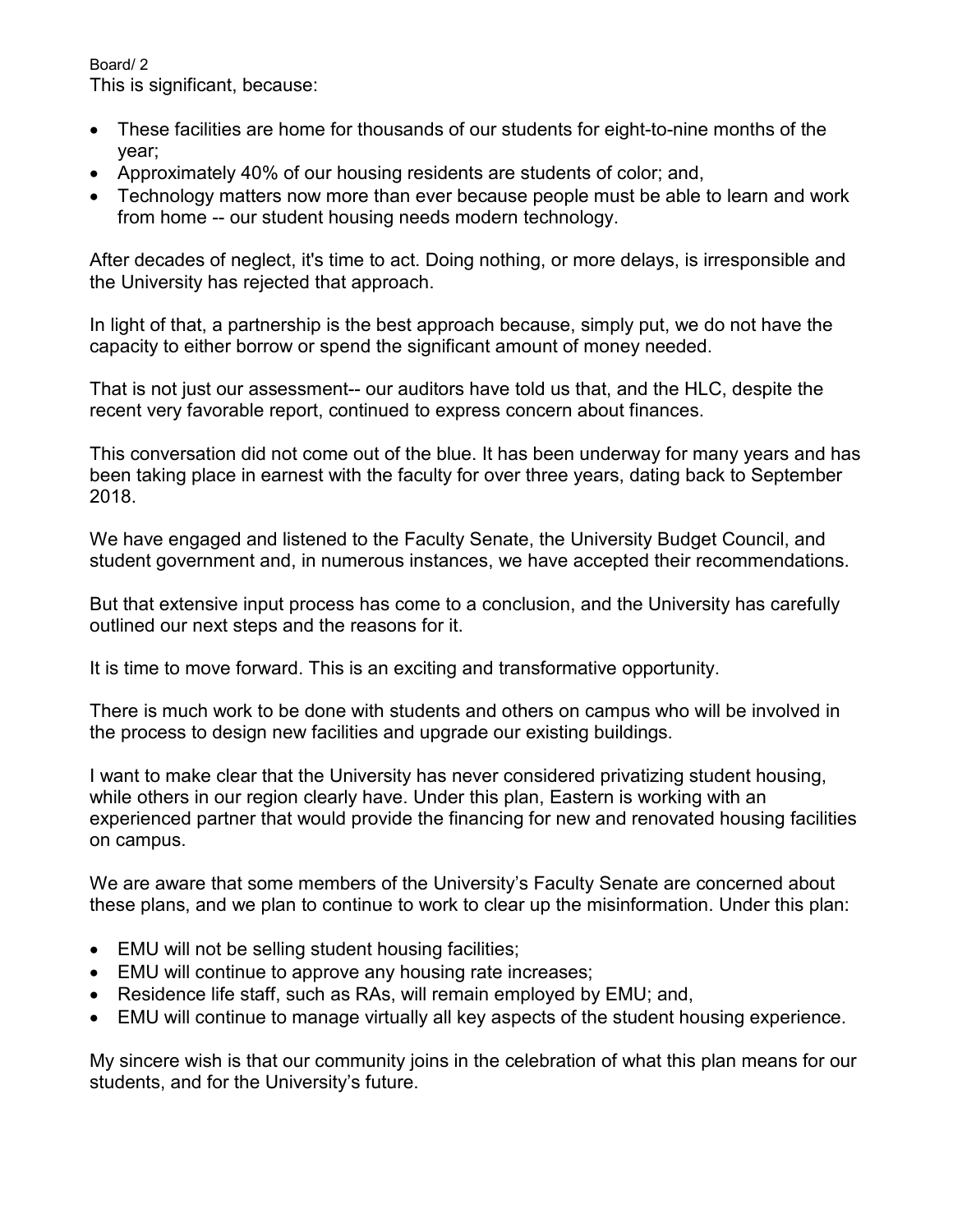Board/ 3

As I conclude, it is important to highlight a few additional items:

- You may note that I am wearing a WEMU lapel pin in addition to my EMU pin. This is in recognition of Lisa Barry, the station's talented afternoon host of All Things Considered who passed away suddenly last week. My thoughts are with her at home family and her radio station family. She will be terribly missed.
- I'd like to offer a hearty congratulations on behalf of the University to sophomore Synene (Sih-NEEN) Maria Abukader, who won \$100,000 for tuition at Sunday's Big Ten championship game. Synene is pursuing athletic training and is on the rowing team.
- Please join me in celebrating one of the best days of the year on campus; Commencement ceremonies take place on Sunday, Dec. 19. Congratulations to the more than 2,100 students who are eligible to graduate.
- Alumni, friends, faculty, staff and students came together for the University's annual day of giving, **#GIVINGTRUEDAY**. Thanks to the support of more than 800 donors, Eastern Michigan raised more than \$2.2 million for a variety of scholarships, programs and services in a matter of 24 hours. It is EMU's greatest day of giving in its history.
- On Saturday, Dec. 11, I hope you can join us for George Gervin Day at the Convocation Center. Known as "The Iceman," Gervin began his road to NBA fame at Eastern Michigan. All employees are eligible for two free tickets, and additional tickets can be purchased for only \$7.60. GameAbove will donate \$100 to the Student Emergency Fund for every employee that attends the game. In addition, the first 1,000 students who attend will receive a \$75 Visa gift card, and three students will win a \$15,000 scholarship for the winter semester, thanks to GameAbove. Many other prizes are available. Please visit the EMU Athletics website for additional details.

Additional information and accomplishments are listed in the appendix to this report on the University website.

Thank you, Chair Jeffries.

James M. Smith, Ph.D. President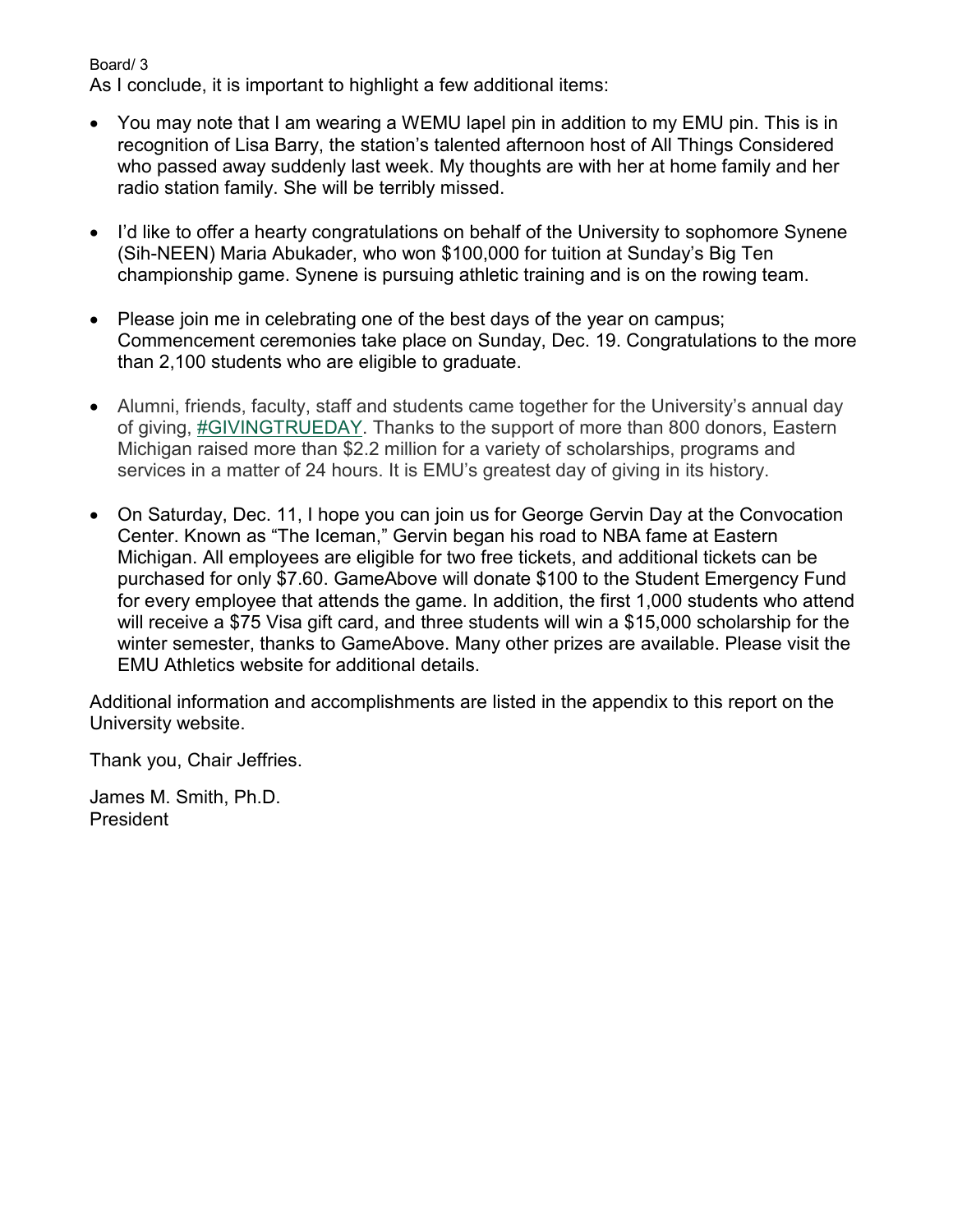- **Makaiya Snead**, a student at Eastern pursuing a degree in Political Science, was among a select group of talented undergraduates from across the nation invited to attend the 21st annual **Public Policy Leadership Conference (PPLC)** presented by the **Harvard Kennedy School**.
- Eastern's **Bachelor of Science in Nursing** (BSN) program was recently ranked among the best in the country by **U.S. News & World Report**. With over 694 BSN programs ranked nationally, EMU's BSN program ranked No. 138.
- Assistant Professor **Annemarie Kelly** and Associate Professor **Christina Marsack-Topolewski** from the **College of Health and Human Services** testified before the **Michigan House Judiciary Committee** in Lansing on Oct. 19, advocating for new state laws to protect vulnerable adults with disabilities against online exploitation, abuse, aggression, and bullying.
- The **Associates of the American Foreign Service Worldwide** recognized EMU alumna **Keri Dziuban's** contributions as an educator and board member at the Windhoek International School in Namibia. She is one of six winners of the **Secretary of State Award for Outstanding Volunteerism Abroad**.

# **Of Note**

- Thanks to the support of 800 donors, EMU raised more than **\$2.2 million** for a variety of scholarships, programs, and services on **#GIVINGTRUEDAY**, making it the greatest day of giving in EMU history.
- The **School of Nursing** program received a **\$72,000 grant** provided by the **Michigan Department of Health and Human Services** to develop clinical simulation tools, including 360 degree videos and virtual reality simulation for nursing students to help improve patient care outcomes.
- Eastern Michigan University was selected as a **2021 Progress, Accomplishment, Thriving, Hope (PATH)** scholarship recipient through the **Ellucian Foundation**. EMU has received \$15,000 which will be distributed to 16 students.
- EMU's **Southeast Michigan Criminal Justice Policy Research Project (SMART)** has received a grant from the **Community Foundation for Southeast Michigan's (CFSEM) Community Policing Innovations Fund**. SMART will collaborate with Ann Arbor's Police Department and Independent Community Police Oversight Commission, the East Dearborn Downtown Development Association and the Eastern Michigan University Public Safety Oversight Committee to help facilitate several community-led initiatives throughout the region. SMART will provide technical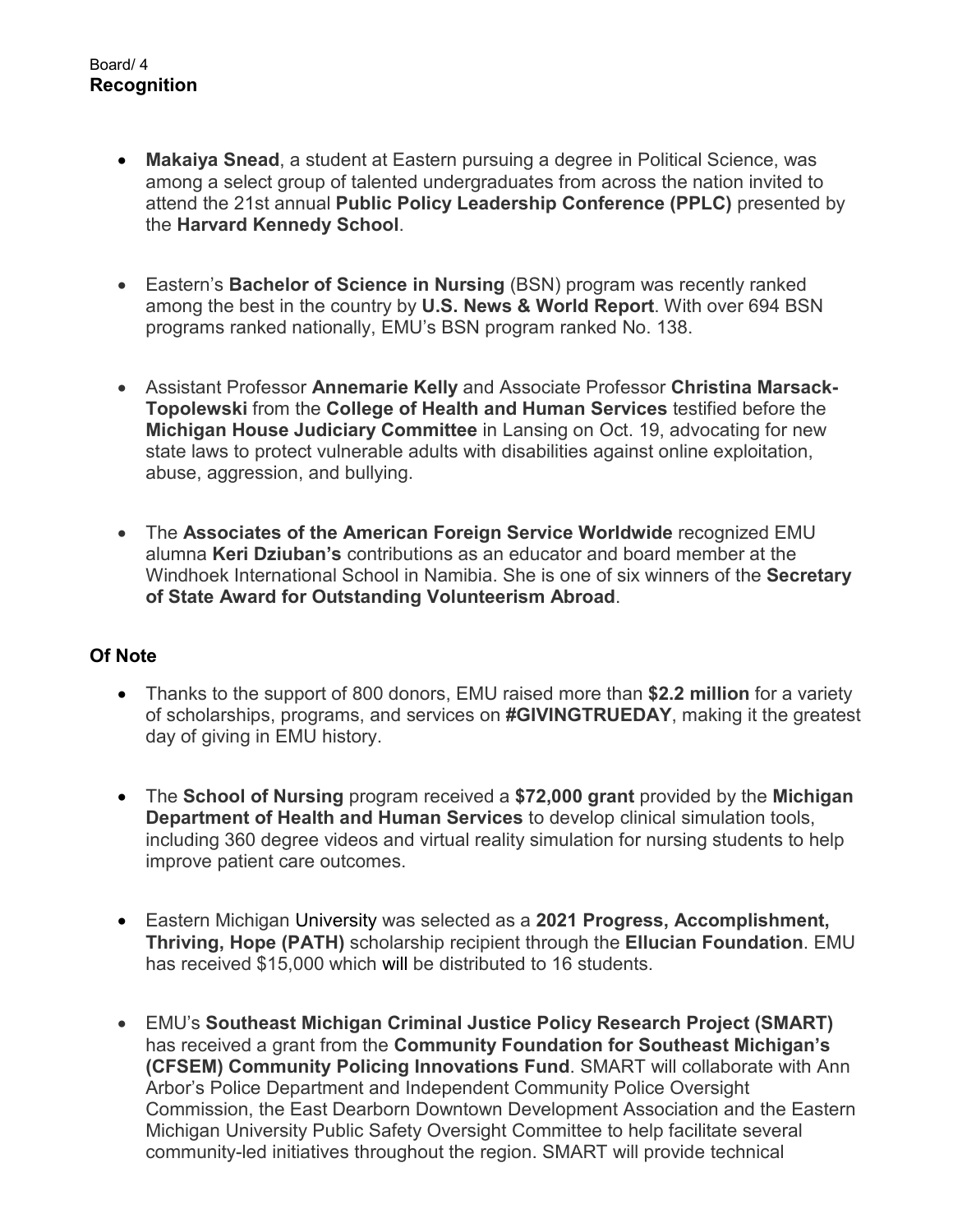guidance and training assistance to the local groups to develop community-driven, substantive, and pragmatic changes in the way that policing and public safety services are provided by local law enforcement agencies.

• With funds raised from EMU alumni and community partners, the **EMU Center for Entrepreneurship** is launching a new program to help aspiring entrepreneurs jumpstart their ideas. The **Executive Certificate in Entrepreneurship** is a unique eight-week in-person and online hybrid program that offers business instruction, professional coaching, mentorship, networking and the chance for participants to pitch their startup ideas for one or two awards sharing a \$25,000 business expense fund.

# **Events**

- The **Michigan High School Esports League** will host their grand finals at the EMU Student Center on Dec. 11. More than 30 schools, including 121 teams, are participating in the first in-person esports championship event competing for three multiple-player strategy-based game titles.
- The **Celebration of Student Writing** event, a research and writing fair that showcases projects by more than 800 students enrolled this semester in WRTG121, was held on Dec. 2.
- **Chartwells** hosted the **"Thank-Ful"** event on Nov. 18 at the EMU Dining Commons, as part of a nationwide Thanksgiving event that took place at 300 U.S. colleges and university campuses. Chartwells also donated 500 meal vouchers to combat food insecurity on campus.
- The **College of Health and Human Services** virtually hosted more than 150 students and faculty from nine different CHHS programs during the **EMU Excellence in Interprofessional Education (IPE)** event on Nov. 12.
- The EMU **Center for Digital Engagement** presented a week of online digital marketing workshop panels with a special luncheon featuring **Brent Bowles**, vice president of Digital Marketing for Wells Fargo on Nov. 12.
- The **Fall Career Fair** for students and alumni**, hosted by University Career Services,** was held on Nov. 10.
- The 2021 **McAndless Professor Dr. Kenneth Boyle** presented a lecture on "History as Narrative: The 1960s." Drawing from his new book, Boyle traced the 1960s through the stories of the men and women who lived it, detailing the conflicts over race, war, and sex.

# **Athletics**